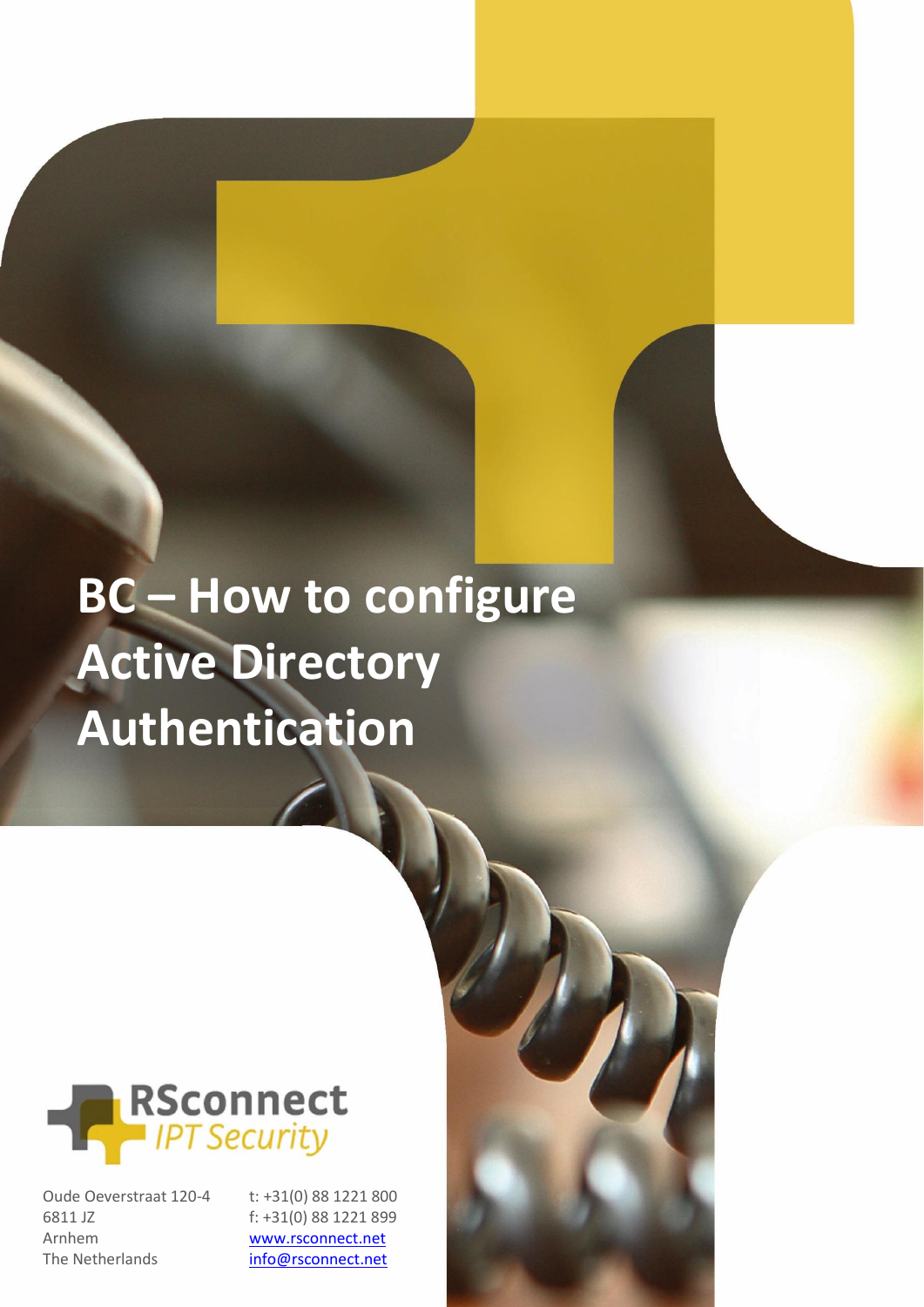## **How to configure Active Directory Authentication within the Business Connector**

This How-To guide explains how to configure Active Directory support for the Business Connector.

If the CUCM is configured to accept the Windows login name as the userID during EM authentication, then BC requires and additional application user to be created in CUCM.

For additional information please contact [support@rsconnect.net](mailto:support@rsconnect.net)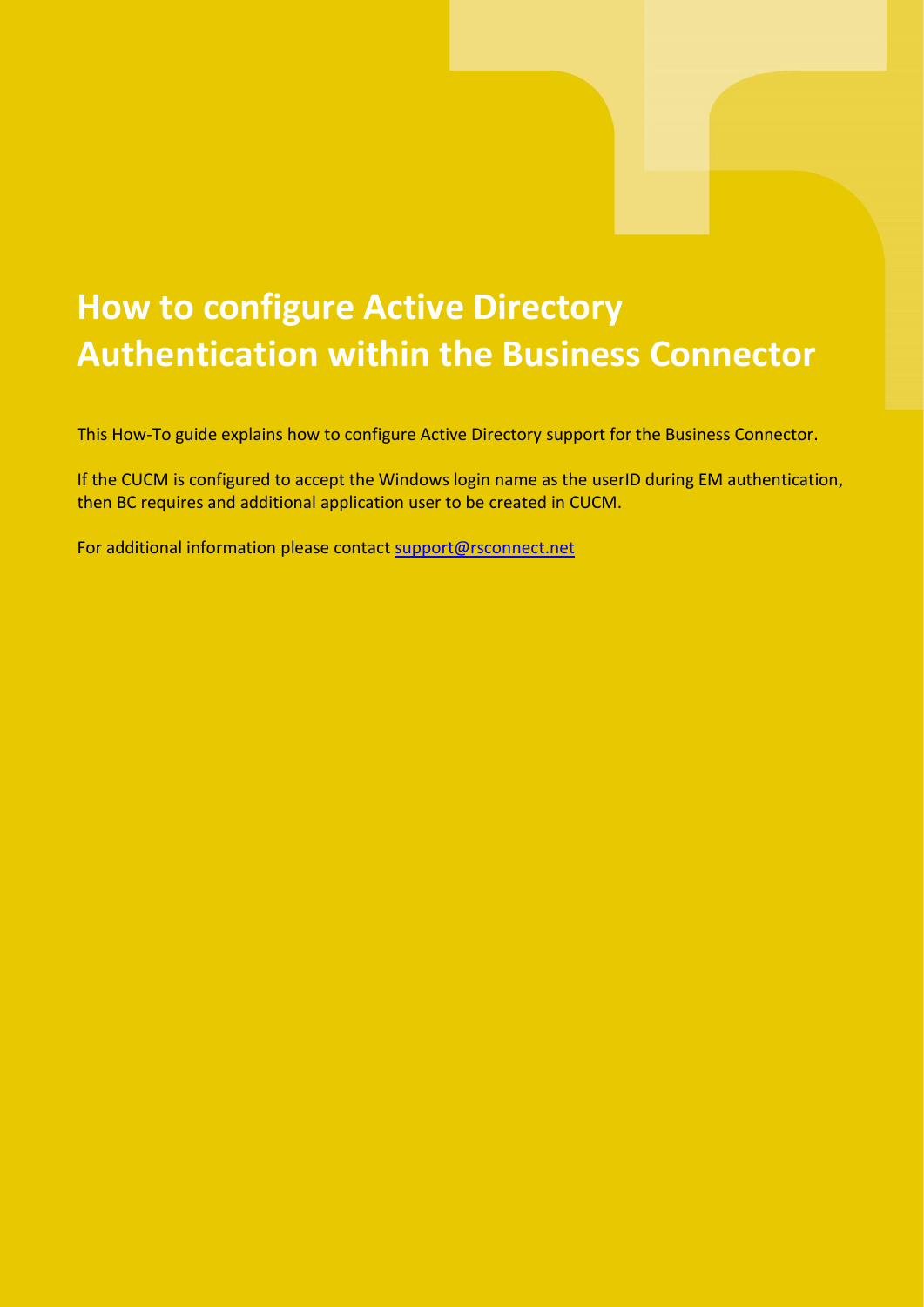

## **Required CUCM configuration**

This step explains how to configure one generic Application User in CUCM with permissions to allow 3rd party non-Cisco applications like the Business Connector to login users via the Extension Mobility API.

- a) Login to the CUCM admin page
- b) Open User Management/Application User

|     | ahaha<br><b>CISCO</b>                                                                                                | <b>Cisco Unified CM Administration</b><br><b>For Cisco Unified Communications Solutions</b> |  |  |  |  |                                                                                                                                               |  |  |  |                               |                                                                             | Na<br>administrato |                                                                        |                |  |                                           |   |  |
|-----|----------------------------------------------------------------------------------------------------------------------|---------------------------------------------------------------------------------------------|--|--|--|--|-----------------------------------------------------------------------------------------------------------------------------------------------|--|--|--|-------------------------------|-----------------------------------------------------------------------------|--------------------|------------------------------------------------------------------------|----------------|--|-------------------------------------------|---|--|
|     | vstem →                                                                                                              |                                                                                             |  |  |  |  | Call Routing $\bullet$ Media Resources $\bullet$ Advanced Features $\bullet$ Device $\bullet$ Application $\bullet$                           |  |  |  |                               |                                                                             |                    | User Management -                                                      |                |  | Bulk Administration $\blacktriangleright$ |   |  |
|     |                                                                                                                      |                                                                                             |  |  |  |  |                                                                                                                                               |  |  |  |                               |                                                                             |                    | Application User                                                       |                |  |                                           |   |  |
|     | <b>System version: 9.1.2.10000-28</b>                                                                                |                                                                                             |  |  |  |  | <b>Cisco Unified CM Administration</b>                                                                                                        |  |  |  |                               |                                                                             |                    | <b>End User</b><br>User/Phone Add<br>SIP Realm<br><b>User Settings</b> |                |  |                                           | ٠ |  |
| c). | Click Add new user                                                                                                   |                                                                                             |  |  |  |  |                                                                                                                                               |  |  |  |                               |                                                                             |                    |                                                                        |                |  |                                           |   |  |
|     | <b>Cisco Unified CM Administration</b><br>ahaha<br><b>CISCO</b><br><b>For Cisco Unified Communications Solutions</b> |                                                                                             |  |  |  |  |                                                                                                                                               |  |  |  |                               |                                                                             |                    | administrato                                                           | N <sub>3</sub> |  |                                           |   |  |
|     | System $\blacktriangleright$                                                                                         |                                                                                             |  |  |  |  | Call Routing $\blacktriangleright$ Media Resources $\blacktriangleright$ Advanced Features $\blacktriangleright$ Device $\blacktriangleright$ |  |  |  |                               | Application $\blacktriangledown$                                            |                    | User Management $\blacktriangledown$                                   |                |  | Bulk Administration -                     |   |  |
|     | <b>Find and List Application Users</b>                                                                               |                                                                                             |  |  |  |  |                                                                                                                                               |  |  |  |                               |                                                                             |                    |                                                                        |                |  |                                           |   |  |
|     |                                                                                                                      | Add New                                                                                     |  |  |  |  |                                                                                                                                               |  |  |  |                               |                                                                             |                    |                                                                        |                |  |                                           |   |  |
|     | <b>Application User</b>                                                                                              |                                                                                             |  |  |  |  |                                                                                                                                               |  |  |  |                               |                                                                             |                    |                                                                        |                |  |                                           |   |  |
|     | Find Application User where User ID begins with<br>Find<br>$\overline{\phantom{a}}$                                  |                                                                                             |  |  |  |  |                                                                                                                                               |  |  |  | ⊕<br>Clear Filter<br>$\equiv$ |                                                                             |                    |                                                                        |                |  |                                           |   |  |
|     |                                                                                                                      |                                                                                             |  |  |  |  |                                                                                                                                               |  |  |  |                               | No active query. Please enter your search criteria using the options above. |                    |                                                                        |                |  |                                           |   |  |
|     | Add New                                                                                                              |                                                                                             |  |  |  |  |                                                                                                                                               |  |  |  |                               |                                                                             |                    |                                                                        |                |  |                                           |   |  |

d) Create a User ID and an App Password and grant the user the "Standard EM Authentication Proxy rights" group. Remember the chosen user ID and App password, this will be used when configuring the Business Connector.

| <b>Application Username</b> | almappuser |
|-----------------------------|------------|
| <b>Application Password</b> |            |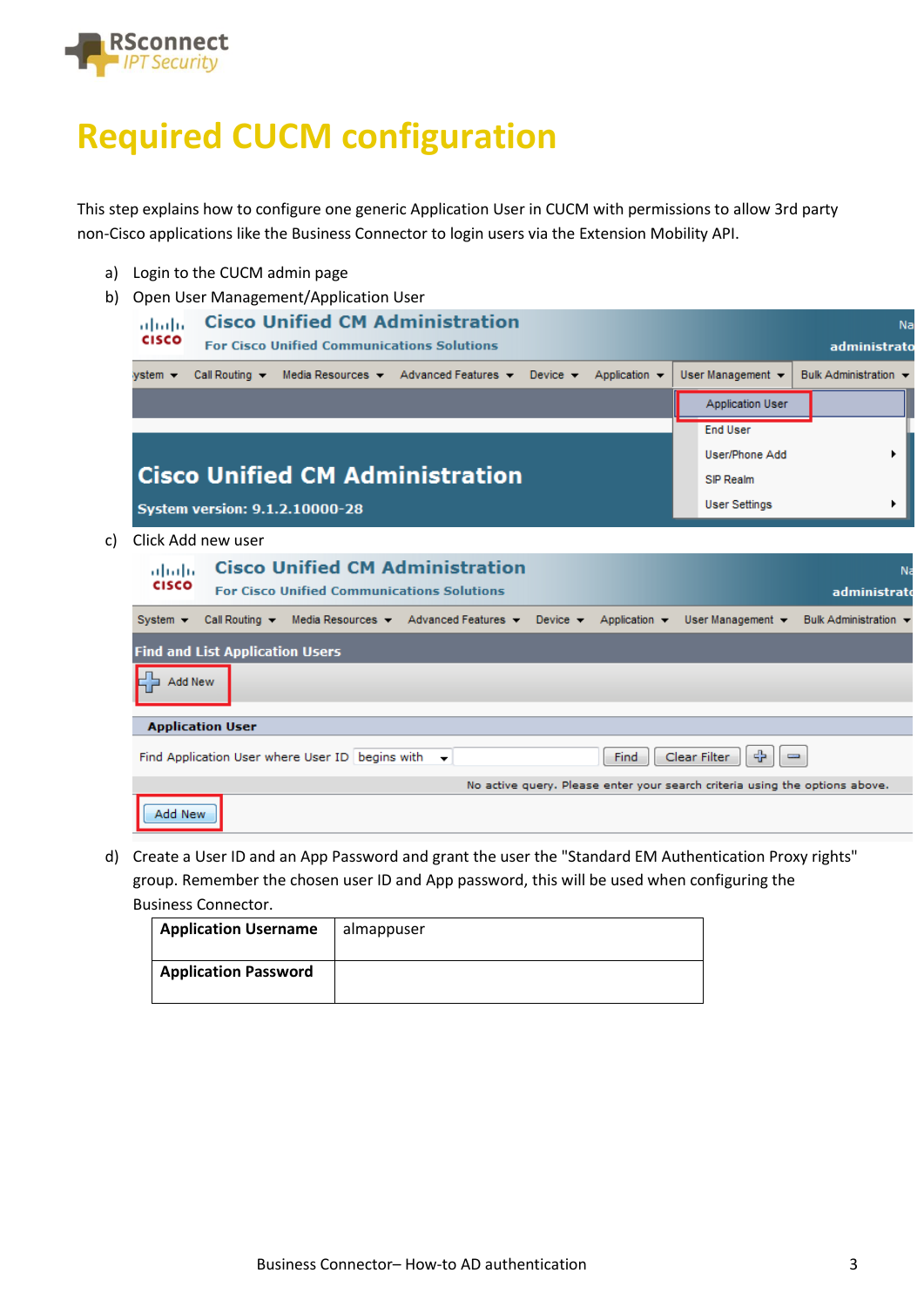

| ahaha<br><b>CISCO</b>                                                                                                                                                                                                                                                                                                                                                                                                                                                                                                                                                                                                                                                                                                                                                                                                                                                                |                                                | <b>Cisco Unified CM Administration</b><br><b>For Cisco Unified Communications Solutions</b> |                      |                                                                                                                                   | Na<br>administrato    |
|--------------------------------------------------------------------------------------------------------------------------------------------------------------------------------------------------------------------------------------------------------------------------------------------------------------------------------------------------------------------------------------------------------------------------------------------------------------------------------------------------------------------------------------------------------------------------------------------------------------------------------------------------------------------------------------------------------------------------------------------------------------------------------------------------------------------------------------------------------------------------------------|------------------------------------------------|---------------------------------------------------------------------------------------------|----------------------|-----------------------------------------------------------------------------------------------------------------------------------|-----------------------|
| System $\sim$                                                                                                                                                                                                                                                                                                                                                                                                                                                                                                                                                                                                                                                                                                                                                                                                                                                                        |                                                |                                                                                             |                      | Call Routing $\star$ Media Resources $\star$ Advanced Features $\star$ Device $\star$ Application $\star$ User Management $\star$ | Bulk Administration + |
|                                                                                                                                                                                                                                                                                                                                                                                                                                                                                                                                                                                                                                                                                                                                                                                                                                                                                      |                                                |                                                                                             |                      |                                                                                                                                   |                       |
| <b>Application User Configuration</b>                                                                                                                                                                                                                                                                                                                                                                                                                                                                                                                                                                                                                                                                                                                                                                                                                                                |                                                |                                                                                             |                      |                                                                                                                                   |                       |
| Save Celete C Copy C Add New                                                                                                                                                                                                                                                                                                                                                                                                                                                                                                                                                                                                                                                                                                                                                                                                                                                         |                                                |                                                                                             |                      |                                                                                                                                   |                       |
| -Status                                                                                                                                                                                                                                                                                                                                                                                                                                                                                                                                                                                                                                                                                                                                                                                                                                                                              |                                                |                                                                                             |                      |                                                                                                                                   |                       |
|                                                                                                                                                                                                                                                                                                                                                                                                                                                                                                                                                                                                                                                                                                                                                                                                                                                                                      |                                                |                                                                                             |                      |                                                                                                                                   |                       |
| Status: Ready                                                                                                                                                                                                                                                                                                                                                                                                                                                                                                                                                                                                                                                                                                                                                                                                                                                                        |                                                |                                                                                             |                      |                                                                                                                                   |                       |
| -Application User Information                                                                                                                                                                                                                                                                                                                                                                                                                                                                                                                                                                                                                                                                                                                                                                                                                                                        |                                                |                                                                                             |                      |                                                                                                                                   |                       |
| User ID <sup>*</sup>                                                                                                                                                                                                                                                                                                                                                                                                                                                                                                                                                                                                                                                                                                                                                                                                                                                                 | almappuser                                     |                                                                                             |                      | <b>Edit Credential</b>                                                                                                            |                       |
| Password                                                                                                                                                                                                                                                                                                                                                                                                                                                                                                                                                                                                                                                                                                                                                                                                                                                                             |                                                |                                                                                             |                      |                                                                                                                                   |                       |
| Confirm Password                                                                                                                                                                                                                                                                                                                                                                                                                                                                                                                                                                                                                                                                                                                                                                                                                                                                     |                                                |                                                                                             |                      |                                                                                                                                   |                       |
| <b>Digest Credentials</b>                                                                                                                                                                                                                                                                                                                                                                                                                                                                                                                                                                                                                                                                                                                                                                                                                                                            |                                                |                                                                                             |                      |                                                                                                                                   |                       |
| Confirm Digest Credentials                                                                                                                                                                                                                                                                                                                                                                                                                                                                                                                                                                                                                                                                                                                                                                                                                                                           |                                                |                                                                                             |                      |                                                                                                                                   |                       |
| BLF Presence Group*                                                                                                                                                                                                                                                                                                                                                                                                                                                                                                                                                                                                                                                                                                                                                                                                                                                                  | Standard Presence group                        |                                                                                             |                      |                                                                                                                                   |                       |
| Accept Presence Subscription                                                                                                                                                                                                                                                                                                                                                                                                                                                                                                                                                                                                                                                                                                                                                                                                                                                         |                                                |                                                                                             |                      |                                                                                                                                   |                       |
| Accept Out-of-dialog REFER                                                                                                                                                                                                                                                                                                                                                                                                                                                                                                                                                                                                                                                                                                                                                                                                                                                           |                                                |                                                                                             |                      |                                                                                                                                   |                       |
| Accept Unsolicited Notification                                                                                                                                                                                                                                                                                                                                                                                                                                                                                                                                                                                                                                                                                                                                                                                                                                                      |                                                |                                                                                             |                      |                                                                                                                                   |                       |
| Accept Replaces Header                                                                                                                                                                                                                                                                                                                                                                                                                                                                                                                                                                                                                                                                                                                                                                                                                                                               |                                                |                                                                                             |                      |                                                                                                                                   |                       |
| Select All Clear All <b>Extra</b> Add Selected <b>Close</b><br>H<br>Standard CCM Server Monitoring<br>Standard CCM Super Users<br>Standard CTI Allow Call Monitoring<br>F<br>Standard CTI Allow Call Park Monitoring<br>▣<br>Standard CTI Allow Call Recording<br>П<br>Standard CTI Allow Calling Number Modification<br>Standard CTI Allow Control of All Devices<br>П<br>Standard CTI Allow Control of Phones supporting Connected Xfer and conf<br>$\blacksquare$<br>Standard CTI Allow Control of Phones supporting Rollover Mode<br>$\Box$<br>Standard CTI Allow Reception of SRTP Key Material<br>Standard CTI Enabled<br>П<br>Standard CTI Secure Connection<br>Standard EM Authentication Proxy Rights<br>$\overline{\mathbf{v}}$<br>Standard Packet Sniffer Users<br>$\Box$<br>Standard RealtimeAndTraceCollection<br>Standard TabSync User<br>F<br>Select All<br>Clear All | Add Selected<br>Close                          |                                                                                             |                      |                                                                                                                                   |                       |
| <b>Permissions Information</b>                                                                                                                                                                                                                                                                                                                                                                                                                                                                                                                                                                                                                                                                                                                                                                                                                                                       |                                                |                                                                                             |                      |                                                                                                                                   |                       |
| Groups                                                                                                                                                                                                                                                                                                                                                                                                                                                                                                                                                                                                                                                                                                                                                                                                                                                                               | Standard EM Authentication Proxy Rights        |                                                                                             |                      | <b>Add to Access Control Group</b>                                                                                                |                       |
|                                                                                                                                                                                                                                                                                                                                                                                                                                                                                                                                                                                                                                                                                                                                                                                                                                                                                      |                                                |                                                                                             |                      | <b>Remove from Access Control Group</b>                                                                                           |                       |
|                                                                                                                                                                                                                                                                                                                                                                                                                                                                                                                                                                                                                                                                                                                                                                                                                                                                                      |                                                |                                                                                             |                      |                                                                                                                                   |                       |
|                                                                                                                                                                                                                                                                                                                                                                                                                                                                                                                                                                                                                                                                                                                                                                                                                                                                                      |                                                |                                                                                             | <b>View Details</b>  |                                                                                                                                   |                       |
| Roles                                                                                                                                                                                                                                                                                                                                                                                                                                                                                                                                                                                                                                                                                                                                                                                                                                                                                | <b>Standard EM Authentication Proxy Rights</b> |                                                                                             |                      |                                                                                                                                   |                       |
|                                                                                                                                                                                                                                                                                                                                                                                                                                                                                                                                                                                                                                                                                                                                                                                                                                                                                      |                                                |                                                                                             |                      |                                                                                                                                   |                       |
|                                                                                                                                                                                                                                                                                                                                                                                                                                                                                                                                                                                                                                                                                                                                                                                                                                                                                      |                                                |                                                                                             | <u> View Details</u> |                                                                                                                                   |                       |